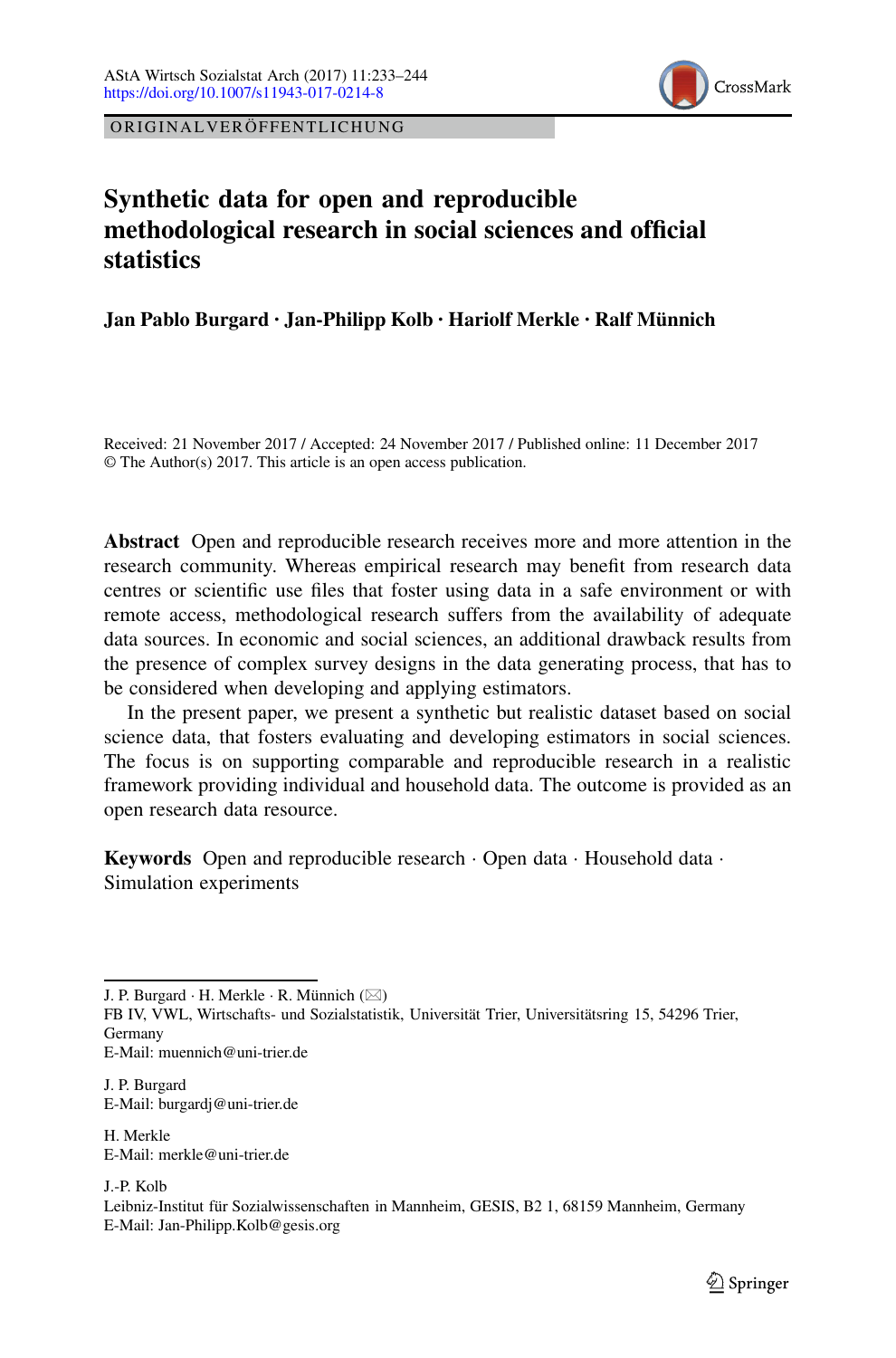**Zusammenfassung** In der Forschung nehmen Vergleichbarkeit und Reproduzierbarkeit immer mehr an Bedeutung zu. Die empirische Forschung profitiert dabei von Forschungsdatenzentren und Scientific Use Files. Für die angewandte Methodenforschung sind geeignete Datenquellen kaum verfügbar. Für angewandte Methodenforschung dagegen sind geeignete Datenquellen kaum verfügbar, obwohl gerade in den Wirtschafts- und Sozialwissenschaften komplexe Stichprobendesigns bei der Entwicklung und Anwendung von Schätzmethoden berücksichtigt werden müssen.

In dieser Arbeit wird ein synthetischer, jedoch realistischer Datensatz vorgestellt, der gerade die Evaluierung und Entwicklung von Schätzmethoden in den Sozial- und Wirtschaftswissenschaften unterstützt. Der Schwerpunkt liegt dabei auf vergleichbarer und reproduzierbarer Forschung in einer realistischen Umgebung in Bezug auf Individual- und Haushaltsdaten. Dieser Datensatz wird der Forschungsgemeinde frei zur Verfügung gestellt.

**Schlüsselwörter** Vergleichbare und reproduzierbare Forschung · Open Data · Haushaltsdaten · Simulationsstudien

# **1 Introduction**

Statistical applications using individual and household data in general are split into the two areas design-based and model-based inference. Official statistics is mainly interested in parameters of a finite population like totals, means, and proportions. The adequate underlying concept of inference is design-based with respect to the underlying sampling process. Empirical researchers using household- and individuallevel data are mainly interested in statistical models which are based on model inference. Kalton [\(2002\)](#page-10-0) stresses the importance of design-based inference and points out that new model-based methods like imputation for handling missing values and small area statistics urge the needs of considering both types of inference. Designand model-based inference are certainly using the same data which in social sciences and humanities are mainly based on complex samples. One recent and highly discussed topic is poverty measurement, which brings both *worlds* together (Pratesi [2016\)](#page-11-0). In Europe, the major data source is the European Union Statistics on Income and Living Conditions (EU-SILC, [http://ec.europa.eu/eurostat/web/microdata/](http://ec.europa.eu/eurostat/web/microdata/european-union-statistics-on-income-and-living-conditions) [european-union-statistics-on-income-and-living-conditions\)](http://ec.europa.eu/eurostat/web/microdata/european-union-statistics-on-income-and-living-conditions).

Developing adequate estimators for household and individual data relies on having appropriate data available. Due to disclosure limitations such data, however, are not accessible for a large part of the research community. Further, evaluating or developing estimation methods using complex survey designs is only possible when having data at universe level as well as corresponding sample files. With the ongoing increase in computational power, these evaluations and advances in methodological research for social sciences and social statistics can be achieved using Monte-Carlo simulation techniques. A huge advantage of using this kind of simulation is the possibility to compare and evaluate estimation strategies in a close-to-reality environment using complex survey sampling designs.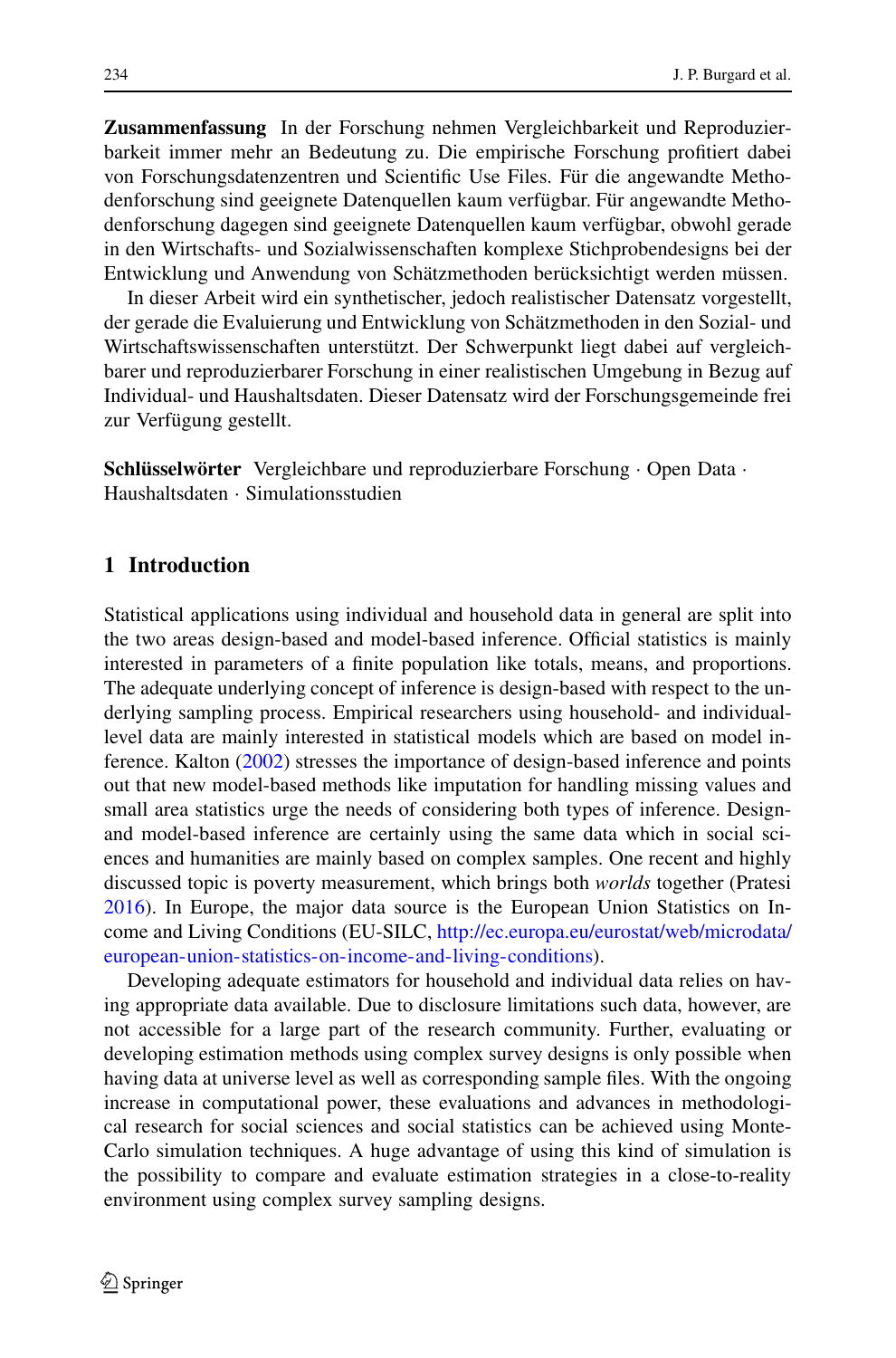To foster open and reproducible research for design-based Monte-Carlo simulations, an appropriate realistic universe including samples drawn using different underlying survey designs has to be made available. The present paper presents the AMELIA dataset which provides a realistic framework for open and reproducible research based on EU-SILC data [\(http://www.amelia.uni-trier.de\)](http://www.amelia.uni-trier.de). This data source was first developed within the AMELI (Advanced Methodolgy for European Laeken Indicators) research project enabling comparative research for poverty measures [\(http://ameli.surveystatistics.net](http://ameli.surveystatistics.net) and Graf et al. [2011a](#page-10-1)) and further developed within the InGRID (Inclusive Growth Research Infrastructure Diffusion) research infrastructur (Merkle and Münnich [2016\)](#page-10-2). Within the EU research infrastructure In-GRID2 [\(http://www.inclusivegrowth.eu\)](http://www.inclusivegrowth.eu), the data resource will be turned into a data repository for individual- and household-level data. The aim is to foster methodological research in the area of poverty measurements as well as working and living conditions. The steps suggest an enhancement with complex sampling designs, the integration of longitudinal data for EU-SILC, and the integration of major variables based on the Eurosystem's Household Finance and Consumption Survey (HFCS, [https://www.ecb.europa.eu/stats/ecb\\_surveys/hfcs/html/index.en.html\)](https://www.ecb.europa.eu/stats/ecb_surveys/hfcs/html/index.en.html).

Following the aims of the research projects and the user requests, the data resource shall support considering the following ideas:

- **Investigation of design-based properties of statistical methods**Budget constraints or the interest in rare population often urge introducing sophisticated sampling schemes. In many countries contributing to the HFCS, oversampling routines yield so-called informative sampling designs (HFCN [2013\)](#page-10-3). Using simulation studies on this dataset enables to understand possible impacts of oversampling (or other complex designs) on the inference of statistical methods, i. e. the significance of variables in a model.
- **Releasing realistic test data for comparative research** Using unit-level data for individuals and households often suffers from disclosure limitations. Establishing new methods like small area estimation methods, however, depends on the availability of microdata with the necessary granularity. Model-based properties may also be investigated under different sampling designs. Furthermore, the realistic setting also provides a resource for investigating competing methods.
- **Assistance in peer-review process** In many articles, new methods are applied to interesting datasets. However, since the datasets are often under subject to data provision contracts, reviewers cannot test their own routines to compare or better understand details of a study. The availability of a common similar open dataset allows to apply the methods on the open dataset to enable reviewers to compare results with their own methods.
- **Open and reproducible research** One major task of open and reproducible research is to foster sustainable use of data.
- **Code benchmarking** Statistical research often focuses on the implementation of better or alternative algorithms. Archived data can provide an essential base for storing methods and results that allow comparing these results under concurring algorithms, with different software packages or implementations.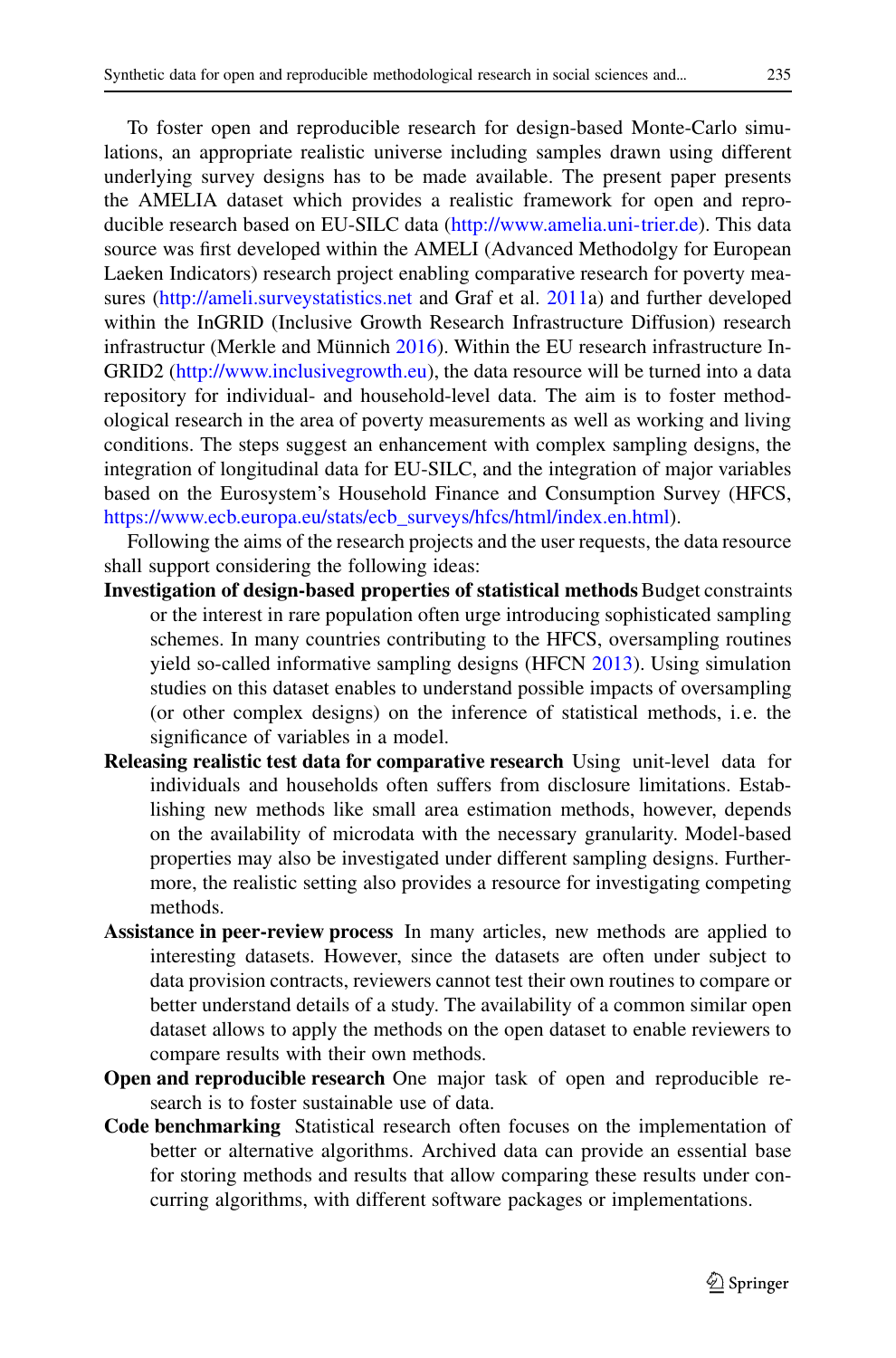AMELIA mimics real data, i.e. displays marginal distributions and basic interactions between variables of EU-SILC data. Even if the dataset is an ideal platform for methodological research, it cannot be used for displaying real data driven output such as poverty or social exclusion indicators in Europe.

Fienberg [\(1994\)](#page-10-4) shows the conflicts arising between microdata access and needs for confidentiality (see also Hundepool et al. [2012,](#page-10-5) Chapts. 3.8 and 6). De Wolf [\(2015\)](#page-11-1) deals with this issue in case of public files of EU-SILC data (for further reading see [https://ec.europa.eu/eurostat/cros/search/custom-taxonomy/knowledge](https://ec.europa.eu/eurostat/cros/search/custom-taxonomy/knowledge-repository-general-innovation-area/disclosure-control_en)[repository-general-innovation-area/disclosure-control\\_en\)](https://ec.europa.eu/eurostat/cros/search/custom-taxonomy/knowledge-repository-general-innovation-area/disclosure-control_en).

Additional to mimicking the original distribution to provide one *dataset*, we aim to provide a realistic dataset that is safe in terms of anonymity but supports methodological research in economic and social sciences and social statistics considering the items above. The data resource will be accompanied by a database indicating use and applications of the dataset.

# **2 AMELIA Platform**

# **2.1 Methods**

Within the AMELI project, the aim was to produce a synthetic but realistic dataset based on EU-SILC variables that allows investigating and further developing statistical methods for estimating poverty and social exclusion. Further, while mimicking the underlying real distributions, rare variable combinations should not be resampled or duplicated to avoid disclosure risks.

The main purpose of the AMELIA dataset is to foster comparing different survey methods and to assess reproducibility which are not only relevant for journal reviewers and editors, but also for validation and comparison within the scientific community. Synthetic data should reflect the properties of the underlying microdata, like the hierarchical structure of households within communities and regions. The process of synthetic data generation invokes the preservation of the original correlation between variables as well as the realistic heterogeneity between and within hierarchical levels. There are manifold methods to create synthetic universes. Amongst others, these techniques are described in Münnich et al. [\(2003\)](#page-10-6), Münnich and Schürle  $(2003)$ , Kolb  $(2012)$  and Alfons et al.  $(2011b)$  $(2011b)$  as well as in microsimulation literature like Lovelace and Dumont [\(2016\)](#page-10-9) and Rahman and Harding [\(2016\)](#page-11-2). An established method to create synthetic universes beside regression modelling is called synthetic reconstruction which is drawing from conditional distributions (Huang and Williamson [2001\)](#page-10-10). These distributions can be deduced from census tables. Several statistics vary considerably for heterogeneous populations (Burgard and Münnich [2010\)](#page-9-1). Therefore, it is important that this heterogeneity is also reflected in the synthetic dataset.

The use of synthetic data for statistical disclosure control is presented in Reiter and Drechsler [\(2007\)](#page-11-3), Drechsler et al. [\(2008a](#page-9-2)[,b\)](#page-10-11), Drechsler and Reiter [\(2008,](#page-10-12) [2012\)](#page-10-13), Templ and Alfons [\(2010\)](#page-11-4), Drechsler [\(2011\)](#page-9-3), Hundepool et al. [\(2012\)](#page-10-5), and Templ [\(2017\)](#page-11-5). An extensive overview of the methods used can be found in Alfons et al.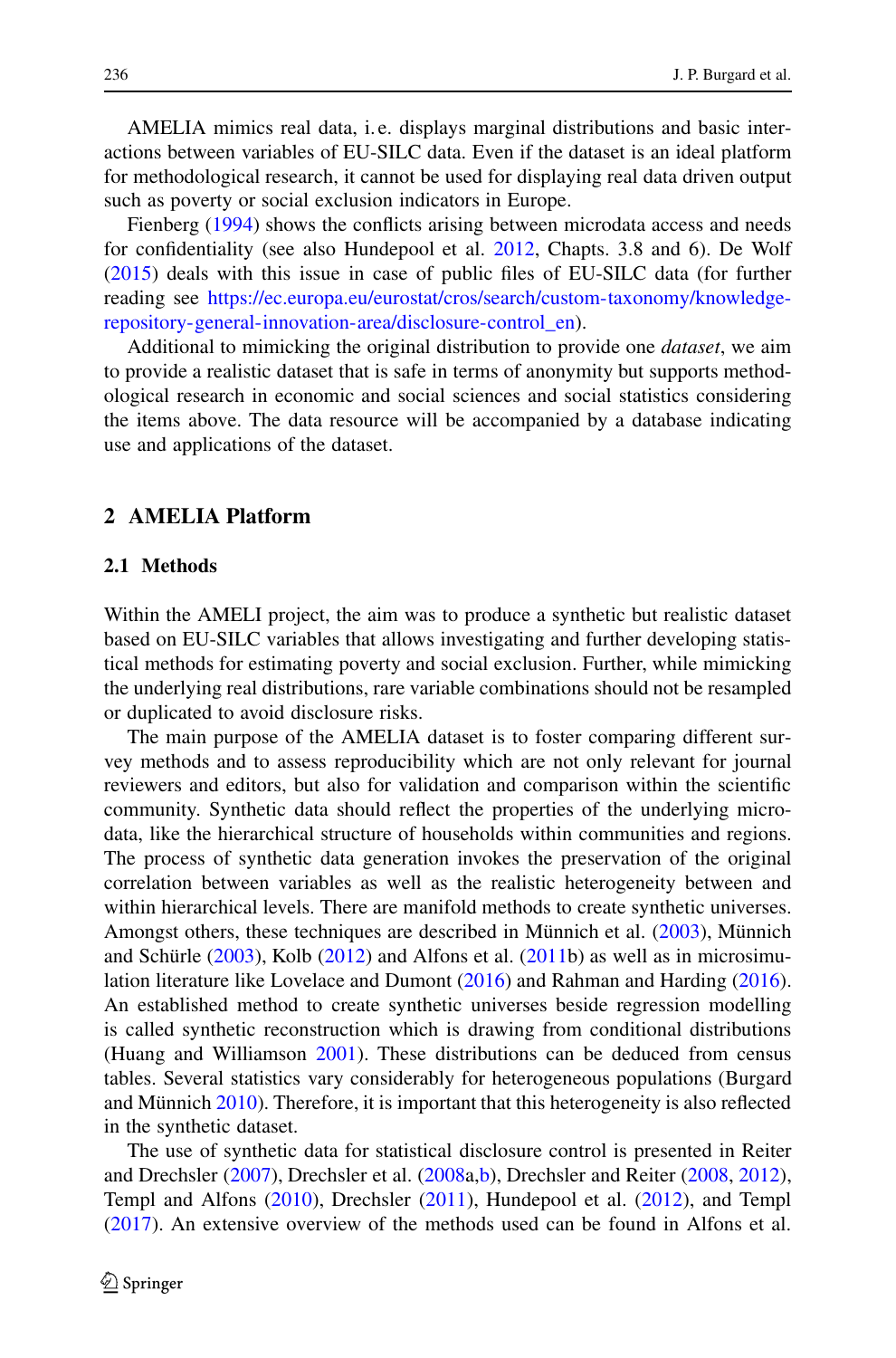[\(2011a](#page-9-4)) and Kolb [\(2012\)](#page-10-8). The remaining part of this section refers to these two publications describing briefly the generation process of AMELIA.

Prior to drawing household variables for AMELIA, some initial steps have to be conducted. The population size as well as the number of regions and the region sizes have to be defined. The original EU-SILC dataset is divided into four regions which reflect the main regions in Europe. Regional effects can be introduced by using a regional indicator within the models and by separately drawing households within these regions. Variable outcomes are sampled from a series of conditional distributions which are deduced from EU-SILC data preventing sparse cells to ensure avoiding disclosure limitations. Variables are generated step by step considering only relevant explanatory variables for the conditional distributions. Cross tabulations are derived for categorical variables as well as for categorized metric variables. Afterwards, the categorized metric variables are retransformed to metric variables while respecting for observed marginal distributions.

#### **2.2 Contributions to Open and Reproducible Research**

According to Peng [\(2015\)](#page-11-6), reproducibility is important to create trust in data analysis. This also holds for the comparison and evaluation of statistical methodology. As introduced before, simple access to data especially in social sciences is seldom due to disclosure control legislation and agreements. Besides the availability of data, releasing the program code used to generate the results of a study is essential for the evaluation of scientific research by editors or within the scientific community. The authors of this paper support the use of platforms for program code sharing and consider the AMELIA platform as a relevant contribution to facilitate open and reproducible research.

Stodden [\(2015\)](#page-11-7) gathered causes why reproducibility especially in the field of statistics might fail. Among reasons like misapplications of tests, she declares the lack of code and data as a source of issues. The AMELIA dataset and the corresponding samples are a remedy in the field of methodological research. Especially, it is a tool to assess the stability of statistical findings under a wide variety of settings. Further, the data use is free of charge. By providing a fixed set of samples under a given sampling design, the randomization of the simulations can be fully controlled and reproduced by third parties.

The generation of new variables invokes the revision of data and meta data. For this purpose, a version control system is in the AMELIA data description (Burgard et al. [2017\)](#page-9-5). Users of AMELIA can provide ideas or code for enhancing the AMELIA dataset, either with variables or sampling designs. The core team will decide on the inclusion of enhancements into the official AMELIA data.

For the next versions of the AMELIA dataset, the following is planned:

- Enhancement with two-stage and unequal probability sampling designs
- Inclusion of first oversampling routines
- Inclusion of major HFCS variables
- First version of longitudinal data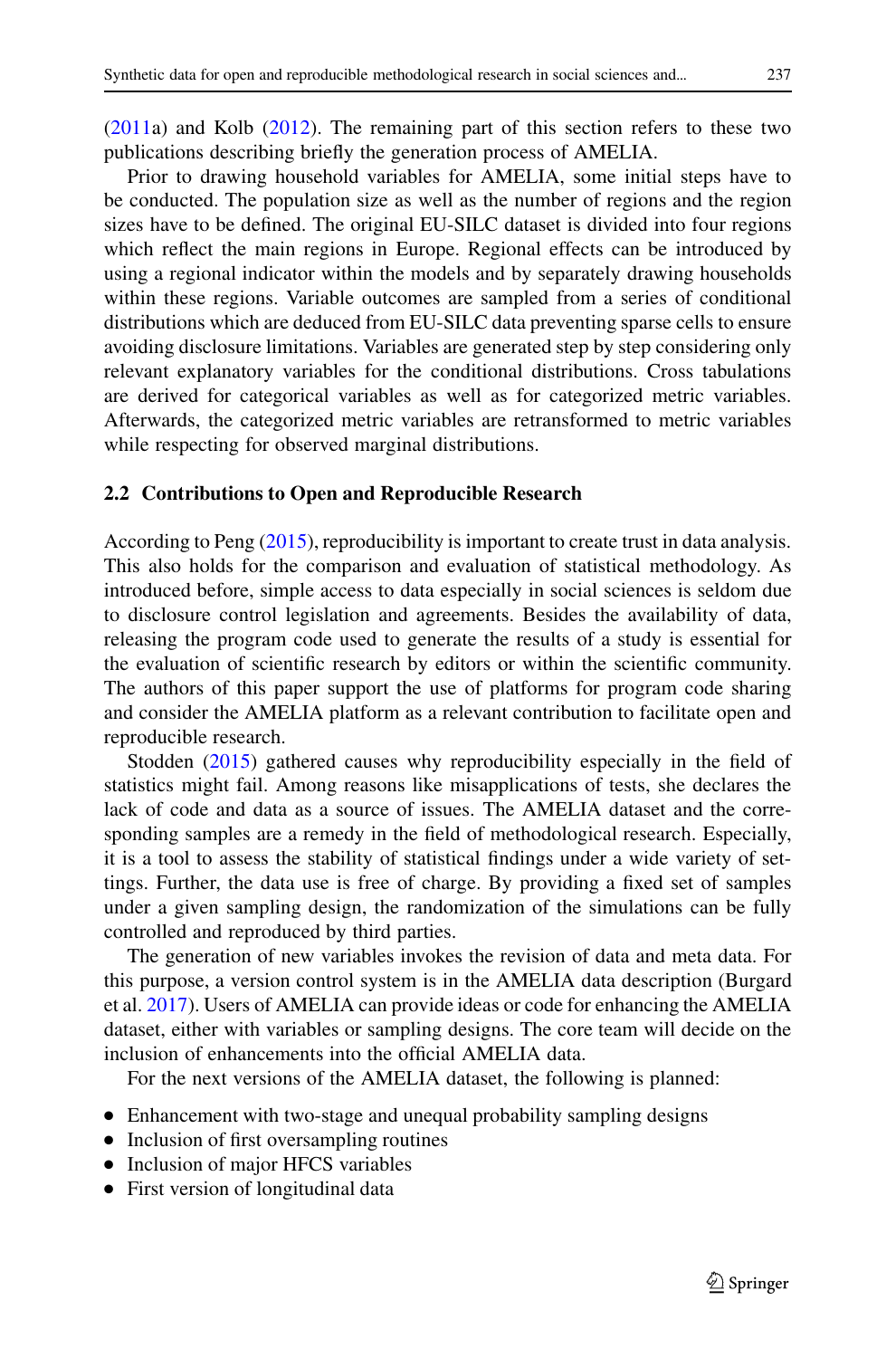In exchange for a free use of the AMELIA data, we expect that the user cites this article as well as the AMELIA homepage in her or his publication.

All scripts creating the core dataset were implemented in R. In order to support open and reproducible research, the code for new scenario variables will be made available on the AMELIA homepage. Users of the dataset are encouraged to make codes available via e.g. [www.runmycode.org](http://www.runmycode.org) which is described in Hurlin et al. [\(2014\)](#page-10-14).

The AMELIA platform addresses many of the FAIR principles described in Wilkinson et al. [\(2016\)](#page-11-8). These principles are a guideline for data stewardship and management. The data should be findable (F), accessible (A), interoperable (I) and reusable (R). The dataset is easily accessible via the AMELIA platform [\(www.](http://www.amelia.uni-trier.de) [amelia.uni-trier.de\)](http://www.amelia.uni-trier.de). The access is independent of the computer software used. Interoperability is guaranteed by providing the data as RData and CSV files. CSV files can be processed by practically any analytical software. Additionally, RData files are provided for R users. Also, a data description (Burgard et al. [2017\)](#page-9-5) is provided on the AMELIA platform. This data description explains the variables of AMELIA and the scheme and use of the sampling designs.

#### **2.3 Properties of the Dataset**

The synthetic dataset AMELIA consists of approximately 10 million individuals in 3.7 million households. AMELIA encompasses typical socio-economic variables like age, gender, marital status, activity status and different sources of income. The latter are an important source for poverty measurement within EU-SILC. Four regions with 11 provinces in 40 districts are implemented. Additionally, 1592 cities and communities are provided. These regional levels provide an important information for implementing realistic sampling designs. The sampling designs for collecting households and individuals mainly follow the typical European household survey designs. Additional sophisticated designs will be added, e. g. using oversampling routines. The currently implemented sampling designs are available with sampling fractions of 0.16%, 1% and 5%. For each design and each sample size, 10 000 samples are drawn and split into files comprising 100 samples. The sample number, identifier of the drawn households, and probabilities of a household entering the sample are stored. More details on the sample designs is provided in the data description provided on the AMELIA platform (Burgard et al. [2017\)](#page-9-5).

#### **2.4 Community Recognition**

Extensive design-based simulation studies have a long tradition. Increasing computing power, however, allowed to introduce more and more sophisticated studies incorporating several sources of error.

Within the DACSEIS project (Data Quality in Complex Surveys within the New European Information Society, Münnich and Wiegert [2001\)](#page-11-9), which was supported under the fifth Framework Programme of the European Commission, variance estimation methods were investigated within several European surveys. The natural basis for this simulation study was a group of datasets containing all the relevant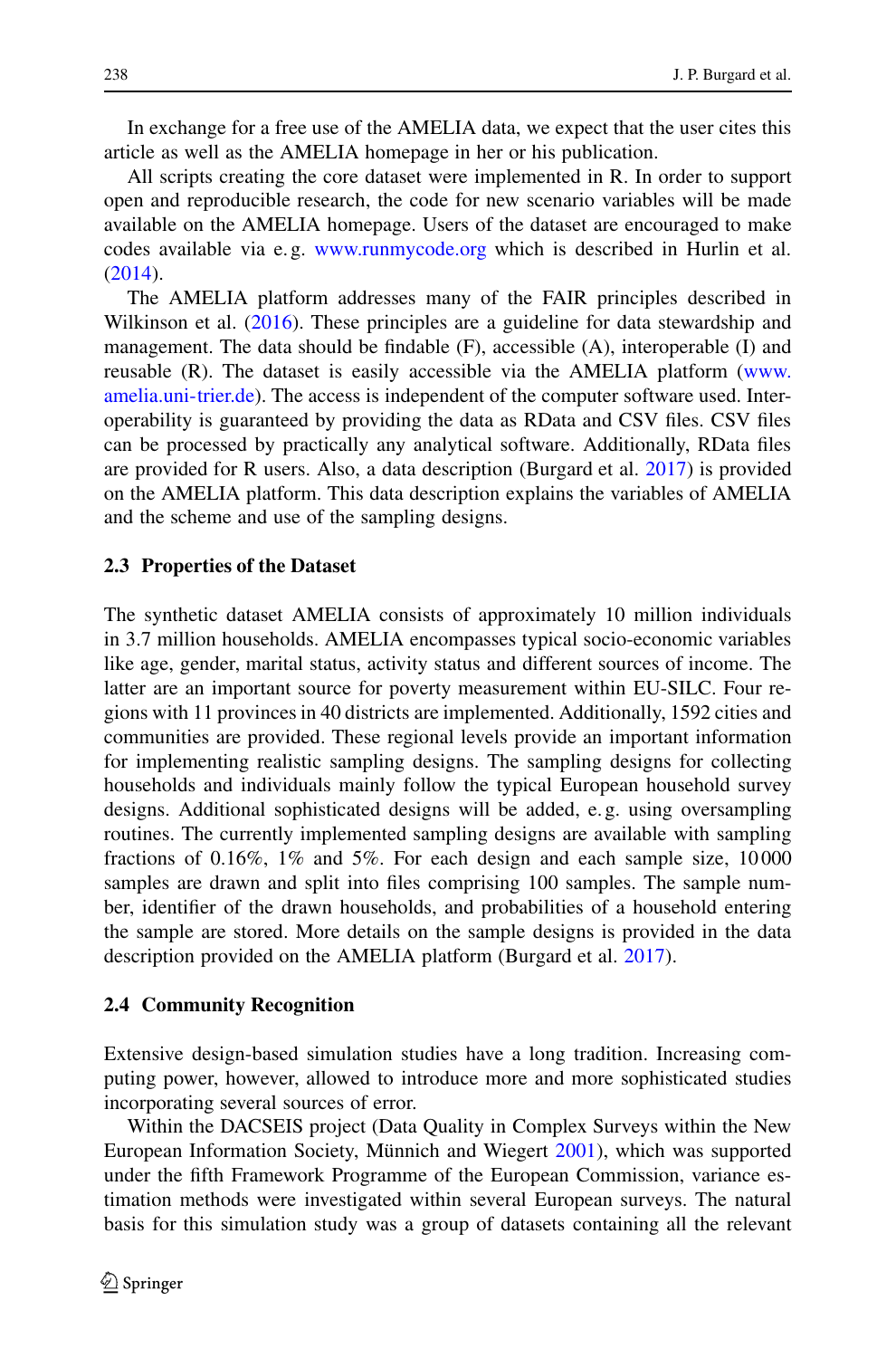information of the surveys to realize the according survey designs as well as the estimation methods. One very computer-intensive challenge was the inclusion of missing values and imputation. The output is provided in the DACSEIS recommended practice manual.

The simulation environment was later used as a prototype for the seventh Framework Programme, especially the AMELI project. AMELIA was an important component of the AMELI project. Several design-based simulation studies were conducted on this dataset. Graf et al. [\(2011b](#page-10-15)) dealt with the analysis of the two component Dagum distribution and its fitting on the equivalized disposable personal income. Small area estimators are compared in Lehtonen et al. [\(2011\)](#page-10-16). Bruch et al. [\(2011\)](#page-9-6) evaluated the performance of different variance estimators based on different sampling designs. All simulation results were presented in Hulliger et al. [\(2011\)](#page-10-17). Kolb et al. [\(2011\)](#page-10-18) examined indicators on poverty and social exclusion.

The AMELIA dataset was further developed and used by the research community within the InGRID (Merkle and Münnich [2016\)](#page-10-2). The aim was to evaluate estimators of income poverty and inequality using income classes considering different sampling designs. The AMELIA platform is an outcome of this project and provides a first source for open and reproducible methodological research in social sciences as well as in survey and official statistics. Within the Horizon 2020 research infrastructure, the aim is to enhance the AMELIA data resource to further promote comparable methodological research using EU-SILC and related data.

# **3 Application Example**

Estimation strategies can comprise a mix of data handling steps or processes such as data editing, imputation for missing data, sampling designs, estimation and uncertainty measurements. Whereas each single step is mathematically proved to be sound, the analysis of their interactions is mathematically ambitious and sometimes impossible. Therefore, Monte-Carlo simulations are used for this purpose. As a use case for such a simulation we will explore the estimation of regional parameters by using a small area methods (Rao and Molina [2015\)](#page-11-10) method. These methods typically make use of models for the prediction of population values. Additionally to using the survey data gathered within a region of interest, a model across regions is applied to reduce the variability of predictions on regional level. This is called borrowing strength. If the model is inappropriate small biases on regional level may occur.

One of the most widely used models in this context is the Battese-Harter-Fuller (BHF) model (Battese et al. [1988\)](#page-9-7). Basically, it assumes a random intercept model, where the regions form the grouping variable. For a variable  $y_{ij}$  for unit i in region  $j$  the random intercept model is specified as:

$$
y_{ij} = x'_{ij}\beta + u_j + e_{ij},
$$

with  $x_{ij}$  being the  $p + 1$  vector of the covariates and  $\beta$  the  $p + 1$  vector of coefficients. The random effect  $u_i$  is constant for all units i in area j. As the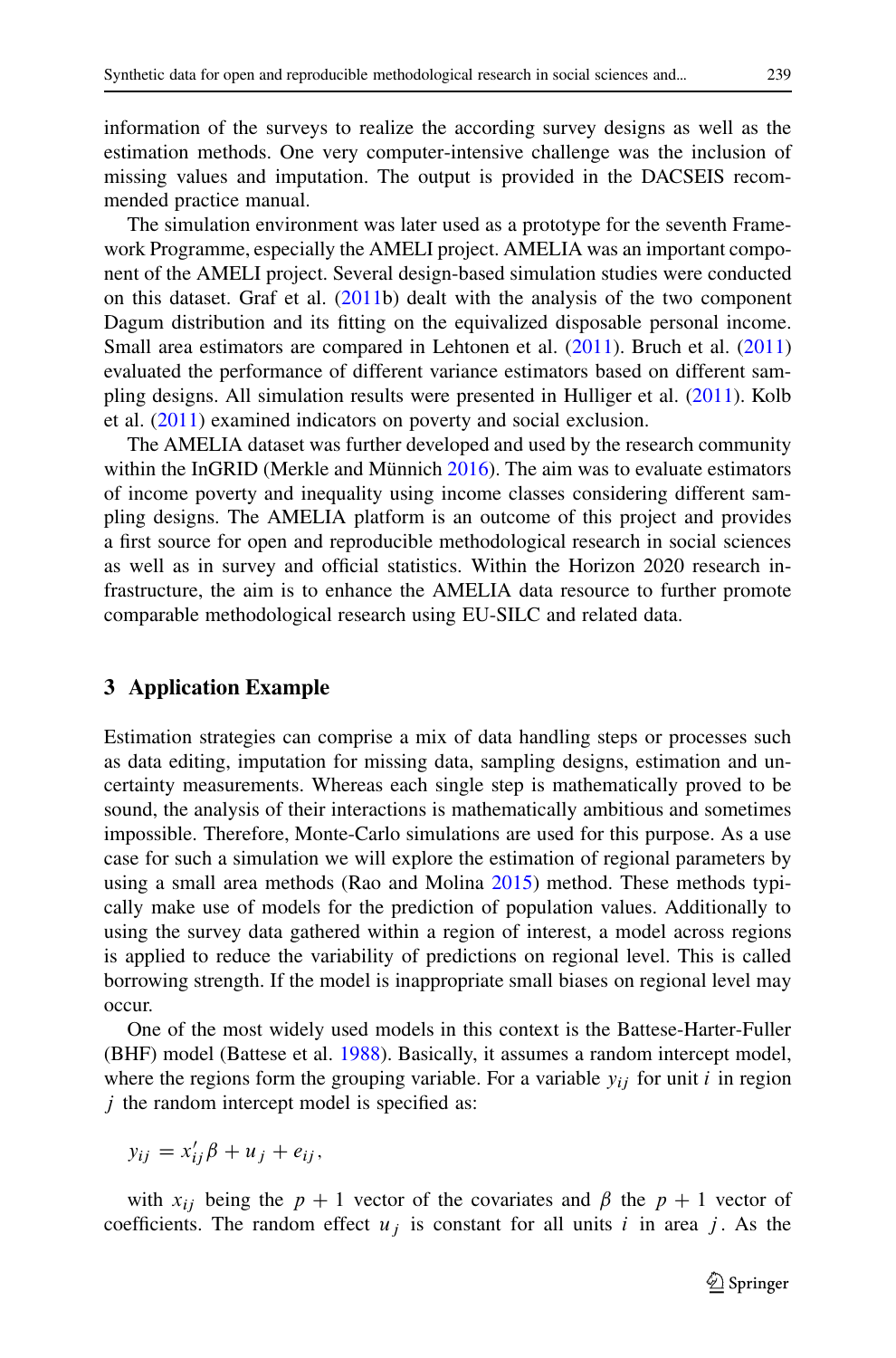areas are assumed to have a certain deviation from the overall regression model, the bbdream deviation from the overall regression model, the prediction conditional on  $u_j$  is of interest. The prediction from the model is thus:<br> $\hat{\overline{y}}_j = \overline{x}_j' \hat{\beta} + \hat{u}_j$ .

$$
\widehat{\overline{y}}_j = \overline{x}_j' \widehat{\beta} + \widehat{u}_j.
$$

A popular way to evaluate the performance of new estimators is to perform a model-based simulation. That is, under the model assumptions a sample is generated  $R$  times and the model is then estimated on each samples. Then, typical measures such as the bias and the root mean squared error (RMSE) are deduced from the distribution of parameter estimates over the  *repetitions.* 

This, however, does not reflect the situation statistical offices and researchers are in, when deciding on the estimator to choose. The sample the face is not a sample from a model-based population, but a sample drawn according to a sampling design. That is, the simulation used to choose an estimator should be design-based as well. The results from both approaches can differ significantly.

The design-based simulation analyses the properties of an estimator under the randomization of a sampling design. Fur this purpose, 10,000 samples are drawn according to a stratified sampling design with proportional allocation or with optimal allocation. As the focus of the example is to compare the model-based and designbased simulation approaches, we try to make the settings as comparable as possible. This is achieved by taking as dependent variable a prediction from a model. The new variable  $y_{ij}^{\text{Des}} = x_{ij}'\beta + u_j + e_{ij}, u_j \sim N(0, \sigma_u^2), e_{i,j} \sim N(0, \sigma_e^2)$  is generated only once, and thus fixed over the simulation. This approach is denoted by an upper index *Des*. In contrast, for the model-based simulation not the whole population is needed, but only one sample. The first sample of the stratified proportional allocation design is taken and in each simulation run the variable of interest is generated anew. For the *modela* simulation, both the random effect  $u_i$  and the individual error term  $e_{ij}$  are generated in each simulation step  $r y_{ij}^{\text{Moda}, r}$  =  $x'_{ij}\beta + u''_j + e''_{ij}, u''_j \sim N(0, \sigma_u^2), e''_{i,j} \sim N(0, \sigma_e^2)$ . This approach is denoted by an upper index *Moda*. In contrast, *modelb* takes the random intercept to be a fixed population value, and only the individual error is drawn in each simulation run  $y_{ij}^{\text{Moda}, r} = x_{ij}'\beta + u_j + e_{ij}^r, u_j \sim \text{N}(0, \sigma_u^2), e_{i,j}^r \sim \text{N}(0, \sigma_e^2).$ 

A typical issue when dealing with survey data in social sciences is that not all relevant variables can be observed. We mimic this situation by estimating the models twice. The results named with a trailing 1 are estimated with the true model, the one that generated the data. Those, with a trailing 2, are lacking three variables in the model.

The setting *modela1* is the classical model-based simulation, where the dependent variable is generated fully under the model assumptions. As can be seen in Fig. [1,](#page-8-0) it shows to have the lowest bias over all areas and competing settings. When omitting three variables, in setting *modela2*, some areas show to have an increase in bias. When comparing these results with the fixed random intercept  $u_j$ , the effect of the violation of the model assumption  $E(u_j) = 0, \forall j = 1, ...$  on the bias can be seen. Many areas show to have at least small biases, in both cases, with the full model (*modelb1*) and with the reduced one (*modelb2*). The sampling design of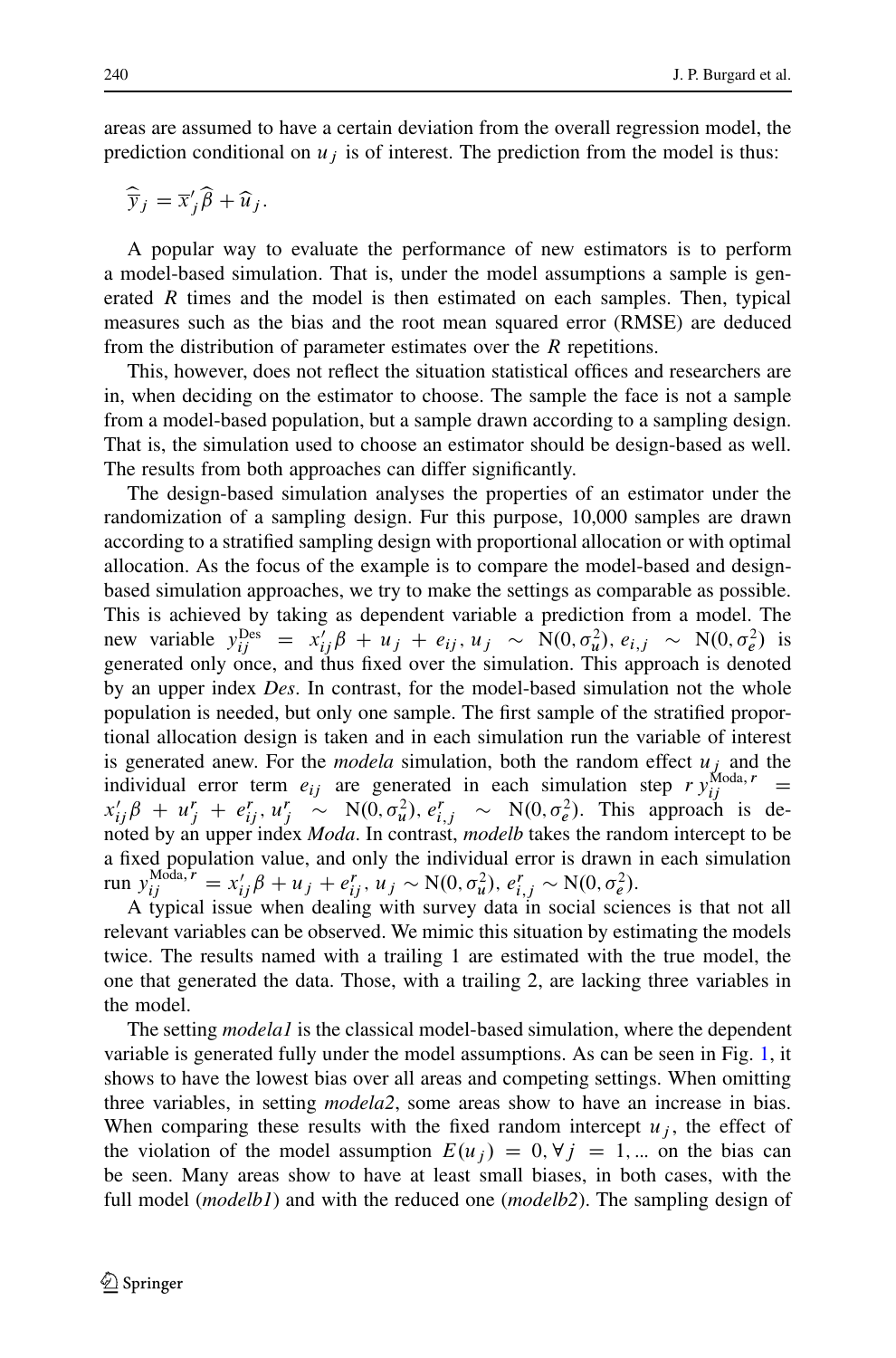

<span id="page-8-0"></span>**Fig. 1** Bias of the BHF estimate of EDI on district-level for the model-based and design-based simulation



<span id="page-8-1"></span>**Fig. 2** Root means squared error (RMSE) of the BHF estimate of EDI on district-level for the model-based and design-based simulation

course has no effect on the model-based simulations as they do not make use of the randomization of the survey design.

When comparing the design-based simulations with the *modelb* simulation, the results are almost alike. This is due to the fact, that both use the same data-generating process. However, when introducing the optimal allocation we can observe an increase in RMSE (Fig. [2\)](#page-8-1). The optimal allocation is optimal for the estimation of the population mean or total. But for the estimation of regional figures it turns out to be counter-productive. This effect is not observable when using the model-based simulation as it does not take the sampling design into account. In surveys conducted for the social sciences, often, due to budgetary constrains, complex sampling schemes are applied. In order to evaluate the impact of such sampling design applied to estimators at hand, such design-based simulations provide important information on practical use of these estimators. This is especially important in the context of official statistics. Therefore, for open, reproducible and comparable research, it is of utmost importance to have common simulation frameworks as benchmark vehicles.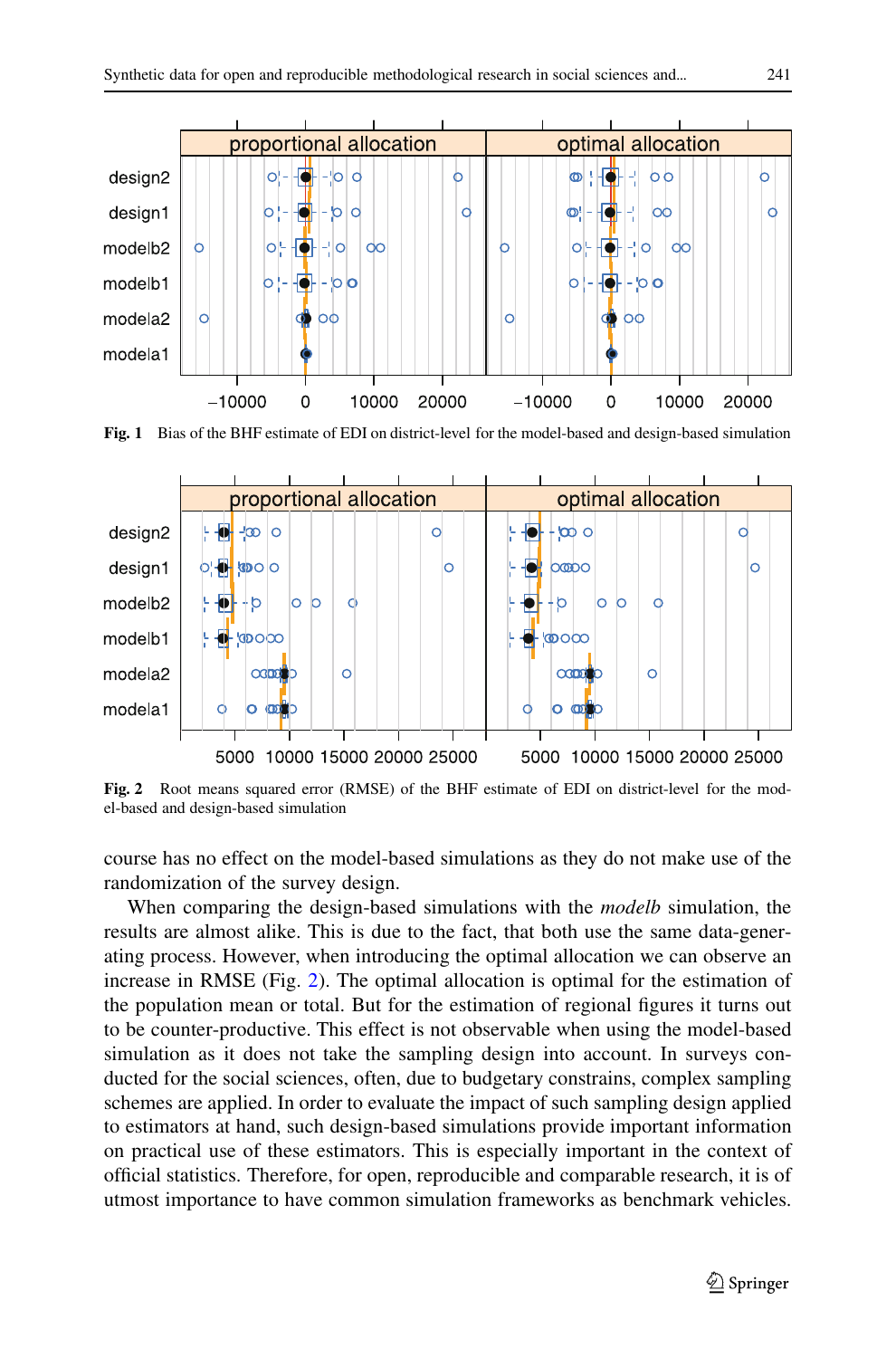# **4 Conclusion**

The aim of the AMELIA data source is to provide a platform for comparable, open, and reproducible research in social sciences and social statistics. The data are already in use by several research projects and enable methodological advances in survey statistics using design-based methods, investigating statistical methodologies under complex survey designs including oversampling, comparing estimation strategies under different practical settings, e. g. in the presence of non-response. Further, it allows examining microsimulation methods based on single samples. Moreover, it serves as a transnational access source within the research infrastructure InGRID2 [\(www.inclusivegrowth.eu\)](http://www.inclusivegrowth.eu), and, hence, supports the research community in social sciences. In the future, the platform will be enhanced by further variables and survey designs as well as a longitudinal component.

**Acknowledgements** The authors thank the European Commission for financially supporting the InGRID2 research infrastructure under Horizon 2020 which allows us to further develop the AMELIA dataset fostering open and reproducible research. The first version of the AMELIA dataset was produced within the FP7-SSH-2007-1-217322-AMELI project. It was further developed within the FP7-INFRASTRUC-TURES-2012-1-312691 InGRID project. Further, we thank Florian Volk for carefully editing the original AMELIA dataset, Simon Lenau for enhancing the sample drawing routines as well as Florian Ertz for his contributions the data description (Burgard et al. [2017\)](#page-9-5). The current version of the dataset is based on the research in Alfons et al. [\(2011a](#page-9-4)), Chapt. 4, as well as Merkle and Münnich [\(2016\)](#page-10-2), Chapt. 1. Finally, we thank the editors and two anonymous reviewers for providing helpful comments to improve this paper.

**Open Access** This article is distributed under the terms of the Creative Commons Attribution 4.0 International License [\(http://creativecommons.org/licenses/by/4.0/\)](http://creativecommons.org/licenses/by/4.0/), which permits unrestricted use, distribution, and reproduction in any medium, provided you give appropriate credit to the original author(s) and the source, provide a link to the Creative Commons license, and indicate if changes were made.

# **References**

- <span id="page-9-4"></span>Alfons A, Filzmoser P, Hulliger B, Kolb J-P, Kraft S, Münnich R, Templ M (2011a) Synthetic data generation of SILC data. Research project report WP6 – D6.2, FP7-SSH-2007-217322 AMELI. [https://](https://www.uni-trier.de/fileadmin/fb4/projekte/SurveyStatisticsNet/Ameli_Delivrables/AMELI-WP6-D6.2-240611.pdf) [www.uni-trier.de/fileadmin/fb4/projekte/SurveyStatisticsNet/Ameli\\_Delivrables/AMELI-WP6-D6.](https://www.uni-trier.de/fileadmin/fb4/projekte/SurveyStatisticsNet/Ameli_Delivrables/AMELI-WP6-D6.2-240611.pdf) [2-240611.pdf.](https://www.uni-trier.de/fileadmin/fb4/projekte/SurveyStatisticsNet/Ameli_Delivrables/AMELI-WP6-D6.2-240611.pdf) Accessed December 7, 2017
- <span id="page-9-0"></span>Alfons A, Kraft S, Templ M, Filzmoser P (2011b) Simulation of close-to-reality population data for household surveys with application to EU-SILC. Stat Methods Appl 20(3):383–407
- <span id="page-9-7"></span>Battese G, Harter R, Fuller W (1988) An error-components model for prediction of county crop areas using survey and satellite data. J Am Stat Assoc 83:28–36
- <span id="page-9-6"></span>Bruch C, Münnich R, Zins S (2011) Variance estimation for complex surveys. Research project report WP3 – D3.1, FP7-SSH-2007-217322 AMELI. [https://www.uni-trier.de/fileadmin/fb4/projekte/](https://www.uni-trier.de/fileadmin/fb4/projekte/SurveyStatisticsNet/Ameli_Delivrables/AMELI-WP3-D3.1-20110514.pdf) [SurveyStatisticsNet/Ameli\\_Delivrables/AMELI-WP3-D3.1-20110514.pdf.](https://www.uni-trier.de/fileadmin/fb4/projekte/SurveyStatisticsNet/Ameli_Delivrables/AMELI-WP3-D3.1-20110514.pdf) Accessed December 7, 2017
- <span id="page-9-5"></span>Burgard J, Ertz F, Merkle H, Münnich R (2017) AMELIA - data description v0.2.2.1. Trier University. [http://amelia.uni-trier.de/wp-content/uploads/2017/11/AMELIA\\_Data\\_Description\\_v0.2.2.1.](http://amelia.uni-trier.de/wp-content/uploads/2017/11/AMELIA_Data_Description_v0.2.2.1.pdf) [pdf.](http://amelia.uni-trier.de/wp-content/uploads/2017/11/AMELIA_Data_Description_v0.2.2.1.pdf) Accessed December 7, 2017
- <span id="page-9-1"></span>Burgard J, Münnich R (2010) Modelling over- and undercounts for design-based Monte Carlo studies in small area estimation: an application to the German register-assisted census. Comput Stat Data Anal 56(10):2856–2863
- <span id="page-9-3"></span>Drechsler J (2011) Synthetic datasets for statistical disclosure control: theory and implementation. Lecture notes in statistics, vol. 201. Springer, New York
- <span id="page-9-2"></span>Drechsler J, Bender S, Rässler S (2008a) Comparing fully and partially synthetic datasets for statistical disclosure control in the german IAB establishment panel. Trans Data Priv 1(3):105–130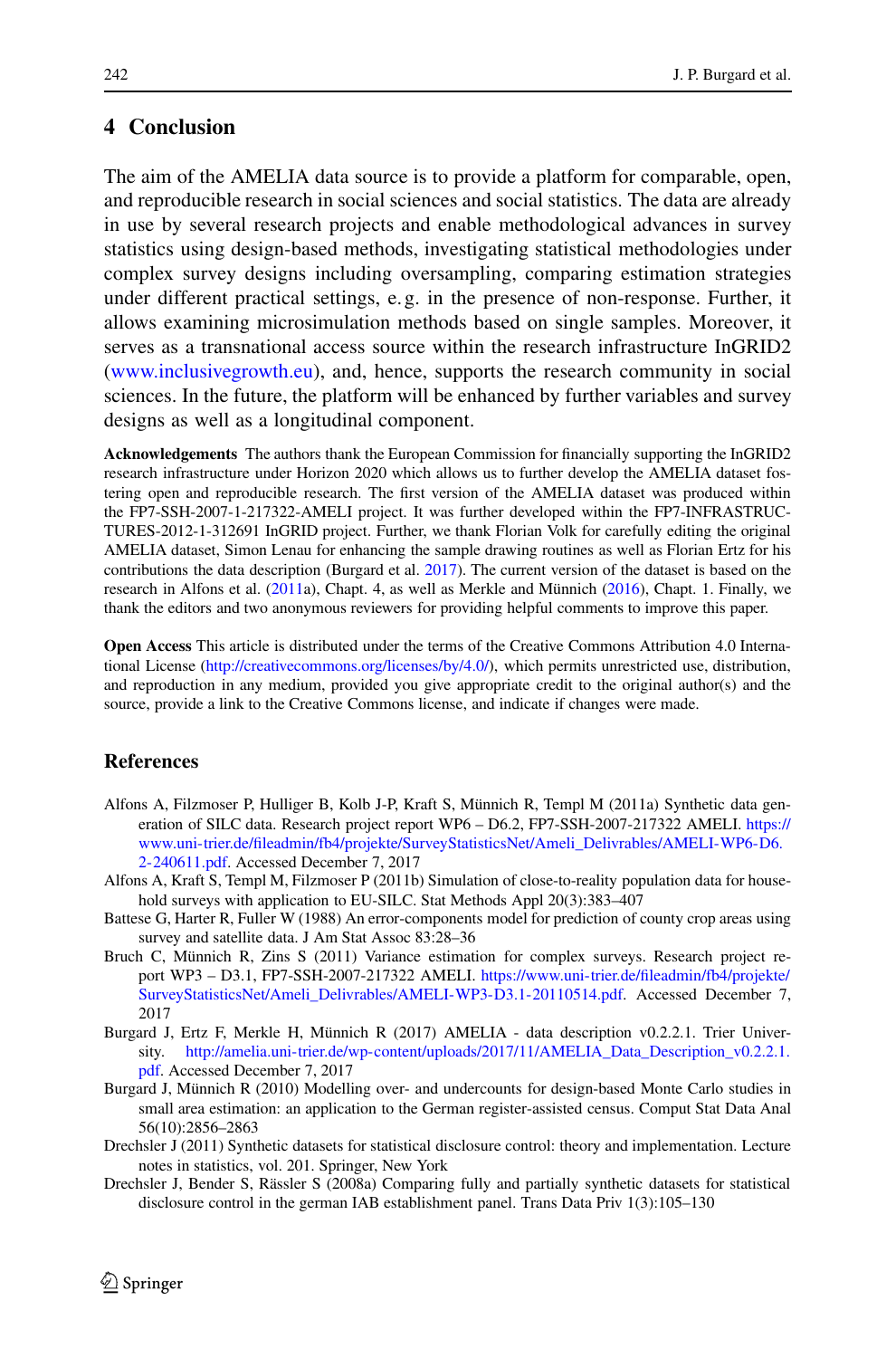- <span id="page-10-11"></span>Drechsler J, Dundler A, Bender S, Rässler S, Zwick T (2008b) A new approach for disclosure control in the IAB establishment panel – multiple imputation for a better data access. AStA Adv Stat Anal 92(4):439–458
- <span id="page-10-12"></span>Drechsler J, Reiter J (2008) Disclosure risk and data utility for partially synthetic data: an empirical study using the German IAB establishment survey. Technical report. Institute for Employment Research, Regensburg
- <span id="page-10-13"></span><span id="page-10-4"></span>Drechsler J, Reiter JP (2012) Combining synthetic data with subsampling to create public use microdata files for large scale surveys. Surv Methodol 38:73–79
- <span id="page-10-1"></span>Fienberg SE (1994) Conflicts between the needs for access to statistical information and demands for confidentiality. J Off Stat 10(2):115–132
- Graf M, Alfons A, Bruch C, Filzmoser P, Hulliger B, Lehtonen R, Meindl B, Münnich R, Schoch T, Templ M, Valaste M, Wenger A, Zins S (2011a) State-of-the-art of laeken indicators. Research project report WP1 – D1.1, FP7-SSH-2007-217322 AMELI. [https://www.uni-trier.de/fileadmin/fb4/projekte/](https://www.uni-trier.de/fileadmin/fb4/projekte/SurveyStatisticsNet/Ameli_Delivrables/AMELI-WP1-D1.1-20110418.pdf) [SurveyStatisticsNet/Ameli\\_Delivrables/AMELI-WP1-D1.1-20110418.pdf.](https://www.uni-trier.de/fileadmin/fb4/projekte/SurveyStatisticsNet/Ameli_Delivrables/AMELI-WP1-D1.1-20110418.pdf) Accessed December 7, 2017
- <span id="page-10-15"></span>Graf M, Nedyalkova D, Münnich R, Seger J, Zins S (2011b) Parametric estimation of income distributions and indicators of poverty and social exclusion. Research project report WP2 – D2.1, FP7-SSH-2007-217322 AMELI. [https://www.uni-trier.de/fileadmin/fb4/projekte/SurveyStatisticsNet/Ameli\\_](https://www.uni-trier.de/fileadmin/fb4/projekte/SurveyStatisticsNet/Ameli_Delivrables/AMELI-WP2-D2.1-20110409.pdf) [Delivrables/AMELI-WP2-D2.1-20110409.pdf.](https://www.uni-trier.de/fileadmin/fb4/projekte/SurveyStatisticsNet/Ameli_Delivrables/AMELI-WP2-D2.1-20110409.pdf) Accessed December 7, 2017
- <span id="page-10-3"></span>Eurosystem Household Finance and Consumption Network (2013) The eurosystem household finance and consumption survey – results from the first wave. Technical report. European Central Bank, Frankfurt am Main
- <span id="page-10-10"></span>Huang Z, Williamson P (2001) A comparison of synthetic reconstruction and combinatorial optimisation approaches to the creation of small-area microdata. Population Microdata Unit, Department of Geography, University of Liverpool, Liverpool
- <span id="page-10-17"></span>Hulliger B, Alfons A, Bruch C, Filzmoser P, Graf M, Kolb J-P, Lehtonen R, Lussmann D, Meraner A, Münnich R, Nedyalkova D, Schoch T, Templ M, Valaste M, Veijanen A, Zins S (2011) Report on the simulation results. Research project report WP7 – D7.1, FP7-SSH-2007-217322 AMELI. [https://www.](https://www.uni-trier.de/fileadmin/fb4/projekte/SurveyStatisticsNet/Ameli_Delivrables/AMELI-WP7-D71.pdf) [uni-trier.de/fileadmin/fb4/projekte/SurveyStatisticsNet/Ameli\\_Delivrables/AMELI-WP7-D71.pdf.](https://www.uni-trier.de/fileadmin/fb4/projekte/SurveyStatisticsNet/Ameli_Delivrables/AMELI-WP7-D71.pdf) Accessed December 7, 2017
- <span id="page-10-5"></span>Hundepool A, Domingo-Ferrer J, Franconi L, Giessing S, Nordholt ES, Spicer K, De Wolf P-P (2012) Statistical disclosure control. John Wiley & Sons, Hoboken
- <span id="page-10-14"></span>Hurlin C, Pérignon C, Stodden V (2014) Runmycode.org: a research-reproducibility tool for computational sciences. In: Implementing reproducible research. CRC Press, Boca Raton, pp 367–381
- <span id="page-10-8"></span><span id="page-10-0"></span>Kalton G (2002) Models in the practice of survey sampling (revisited). J Off Stat 18(2):129–154
- Kolb, J.-P. (2012). Methoden zur Erzeugung synthetischer Simulationsgesamtheiten. PhD thesis, Universität Trier.
- <span id="page-10-18"></span>Kolb J-P, Münnich R, Beil S, Chatziparadeisis A, Seger J (2011) Policy use of indicators on poverty and social exclusion. Research project report WP9 – D9.1, FP7-SSH-2007-217322 AMELI. [https://](https://www.uni-trier.de/fileadmin/fb4/projekte/SurveyStatisticsNet/Ameli_Delivrables/AMELI-WP9-D9.1-20110331.pdf) [www.uni-trier.de/fileadmin/fb4/projekte/SurveyStatisticsNet/Ameli\\_Delivrables/AMELI-WP9-D9.](https://www.uni-trier.de/fileadmin/fb4/projekte/SurveyStatisticsNet/Ameli_Delivrables/AMELI-WP9-D9.1-20110331.pdf) [1-20110331.pdf.](https://www.uni-trier.de/fileadmin/fb4/projekte/SurveyStatisticsNet/Ameli_Delivrables/AMELI-WP9-D9.1-20110331.pdf) Accessed December 7, 2017
- <span id="page-10-16"></span>Lehtonen R, Veijanen A, Myrskylä M, Valaste M (2011) Small area estimation of indicators on poverty and social exclusion. Research project report WP2 – D2.2, FP7-SSH-2007-217322 AMELI. [https://](https://www.uni-trier.de/fileadmin/fb4/projekte/SurveyStatisticsNet/Ameli_Delivrables/AMELI-WP2-D2.2-20110402.pdf) [www.uni-trier.de/fileadmin/fb4/projekte/SurveyStatisticsNet/Ameli\\_Delivrables/AMELI-WP2-D2.](https://www.uni-trier.de/fileadmin/fb4/projekte/SurveyStatisticsNet/Ameli_Delivrables/AMELI-WP2-D2.2-20110402.pdf) [2-20110402.pdf.](https://www.uni-trier.de/fileadmin/fb4/projekte/SurveyStatisticsNet/Ameli_Delivrables/AMELI-WP2-D2.2-20110402.pdf) Accessed December 7, 2017
- <span id="page-10-9"></span><span id="page-10-2"></span>Lovelace R, Dumont M (2016) Spatial Microsimulation with R. CRC Press, Boca Raton
- Merkle H, Münnich R (2016) The Amelia dataset a synthetic universe for reproducible research. In: Berger YG, Burgard JP, Byrne A, Cernat A, Giusti C, Koksel P, Lenau S, Marchetti S, Merkle H, Münnich R, Permanyer I, Pratesi M, Salvati N, Shlomo N, Smith D, Tzavidis N (eds) InGRID deliverable 23.1: case studies, pp WP23–D23 [\(http://inclusivegrowth.be\)](http://inclusivegrowth.be)
- <span id="page-10-7"></span>Münnich R, Schürle J (2003) On the simulation of complex universes in the case of applying the German Microcensus. DACSEIS research paper series No.4. [https://publikationen.uni-tuebingen.de/xmlui/](https://publikationen.uni-tuebingen.de/xmlui/bitstream/handle/10900/47281/pdf/DRPS4.pdf?sequence=1&isAllowed=y) [bitstream/handle/10900/47281/pdf/DRPS4.pdf?sequence=1&isAllowed=y.](https://publikationen.uni-tuebingen.de/xmlui/bitstream/handle/10900/47281/pdf/DRPS4.pdf?sequence=1&isAllowed=y) Accessed December 7, 2017
- <span id="page-10-6"></span>Münnich R, Schürle J, Bihler W, Boonstra H-J, Knotterus P, Nieuwenbroek N, Haslinger A, Laaksonen S, Wiegert R, Eckmair D, Quatember A, Wagner H, Renfer J-P, Oetliker U (2003) Monte carlo simulation study of European surveys - DACSEIS deliverables 3.1 and 3.2. Technical report, University of Tübingen. [https://www.uni-trier.de/fileadmin/fb4/projekte/SurveyStatisticsNet/Dacseis\\_](https://www.uni-trier.de/fileadmin/fb4/projekte/SurveyStatisticsNet/Dacseis_Deliverables/DACSEIS-D3-1-D3-2.pdf) [Deliverables/DACSEIS-D3-1-D3-2.pdf.](https://www.uni-trier.de/fileadmin/fb4/projekte/SurveyStatisticsNet/Dacseis_Deliverables/DACSEIS-D3-1-D3-2.pdf) Accessed December 7, 2017